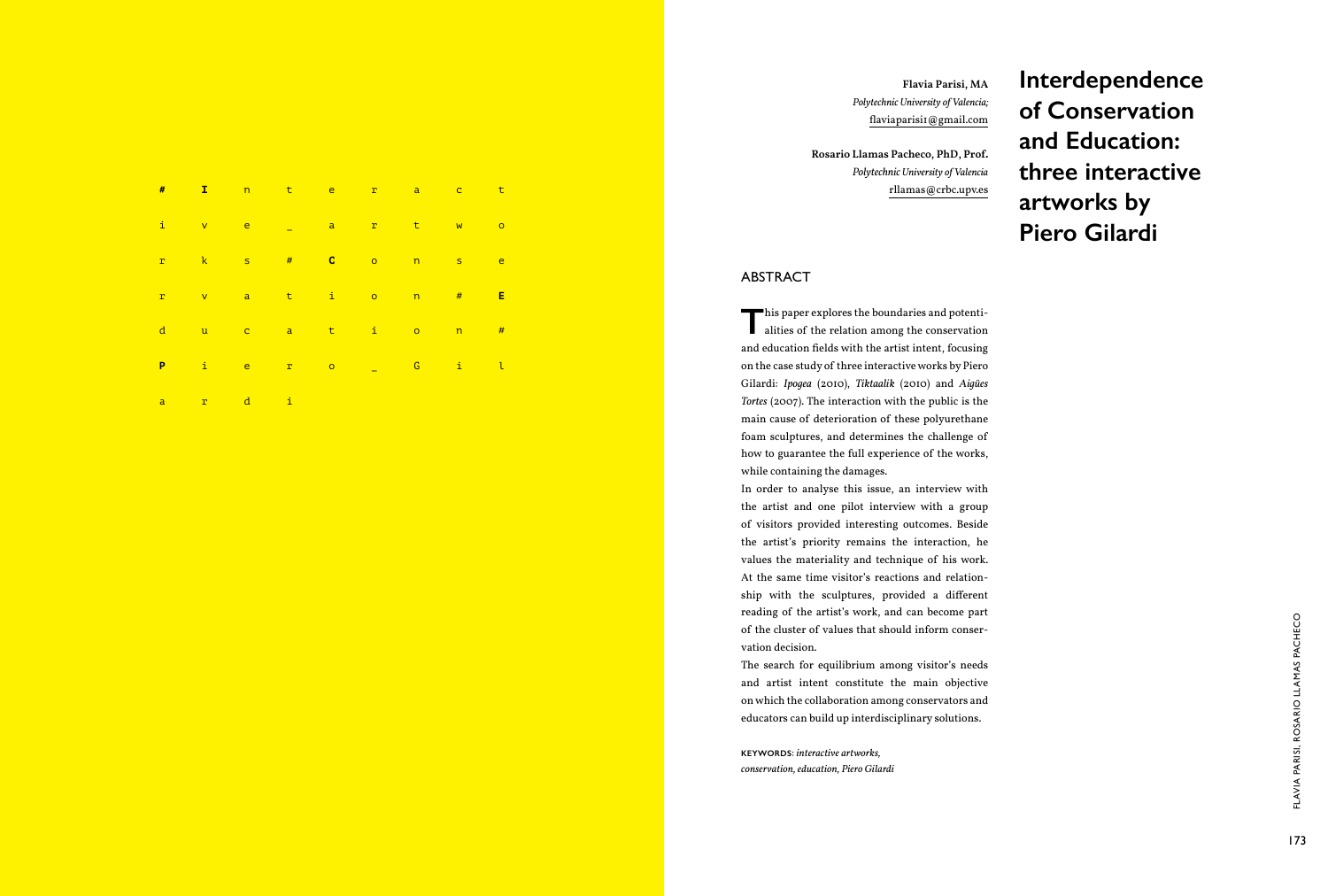## **INTRODUCTI**

This paper is part of a doctoral research project within the Polytechnic University of Valencia, centred on the *Interdependence between conservation and education in contemporary art museums.* The research project aims at investigating collaborative experi ences among conservation and education museums departments, demonstrating how an effective in terdisciplinary approach in these two fields can im prove the relation between the public and contem porary artworks, making the people aware about the future of their contemporary heritage.

These issues were explored during my collab oration with the MAXXI, Museum of 21-Century Arts in Rome, on the 2017 monographic exhibition "Nature Forever. Piero Gilardi". The retrospective presented 60 artworks by Piero Gilardi, realized over the past 50 years, in which art, criticism and politics are intertwined. From the complex rela tionship between man and nature, to the use of new technologies, the artworks included in the exhibi tion tackled themes such as Ecology, the relational nature of art and social and political commitment.

A mong these, three resulted particularly that are visual interest towards the materiality one of the article and the materiality between the computation one, Aighte Toric, of 2007, Walors can also a poly-<br>
Design for the Among these, three resulted particularly chal lenging for their high level of interactivity. In the first one, *Aigües Tortes*, of 2007, visitors can sit on a poly urethane foam tree trunk, activating a sound mech anism; in *Tiktaalik,* of 2010*,* visitors can lean and press on the work activating the movement of a gi gantic lizard skeleton, while in *Ipogea,* also of 2010, visitors can physically enter into the artwork acti vating sounds and lights to live a cave's immersive sensorial experience (Phot. 1,2,3,4). In *Ipogea*, par ticularly, the interactivity results challenging both

In particular the exhibition included numerous political *-* street performances masks, archival doc uments and the famous *Nature Carpets*, hyper-real istic but artificial sculptures representing natural scenes, made with expanded polyurethane foam. Furthermore there was a group of relatively recent and interactive works, realized in polyurethane foam combined with technological elements and other materials.

for the artwork and for the visitors, since it requires a certain degree of agility to climb on it, while put ting a lot of stress on the foam.

These three artworks offer a completely immer sive context, where the public is invited to enter in a multisensory experience, containing rich sym bolic meanings, on which the artist built his artistic intent. The search for an harmony between the tan gible experience of the work and its symbolic mean ing has been highlighted by the artist in numerous situations, including in relation to *Ipogea*, which is inspired by an ancient Mediterranean myth, ac cording to which the fragments of the sunlight have remained nestled in subterranean hidden caves 1 . The two objectives of guaranteeing the full experi ence of the artworks, while containing the damages caused by the interaction were the focus of the meet ings between MAXXI conservation and education departments, and stimulated the two questions on which this paper is grounded:

What can be done to improve the relation be tween the public and contemporary artworks, and which role can be played by conservation in this dy namic? How does the visitor experience contribute to the meaning of the artwork and to the values to be preserved?

The hypothesis is that a better understanding of conservation issues from the public could stim ulate a sense of belonging and ownership towards collections of contemporary art, and a greater re spect to the material nature of the artworks.

Through a pilot interview with a small group of 9 visitors, it has been possible to sound visitor's perception and interest towards the materiality of the artworks by Piero Gilardi and of conservation issues in general, while the interview with the art ist provided an insight into his intent and priorities.





 $\overline{2}$ 



 $\overline{\mathbf{4}}$ 

### **PHOT. 1**

*Visitors interacting with Ipogea (outside), July 2017*  Pasha Praditha

### **PHOT. 3**

*Visitors interacting with Tiktaalik* Pasha Praditha

### **PHOT. 2**

*Visitors interacting with Ipogea (inside), July 2017* Pasha Praditha

### **PHOT. 4**

*Visitor interacting with Aigües Tortes* Pasha Praditha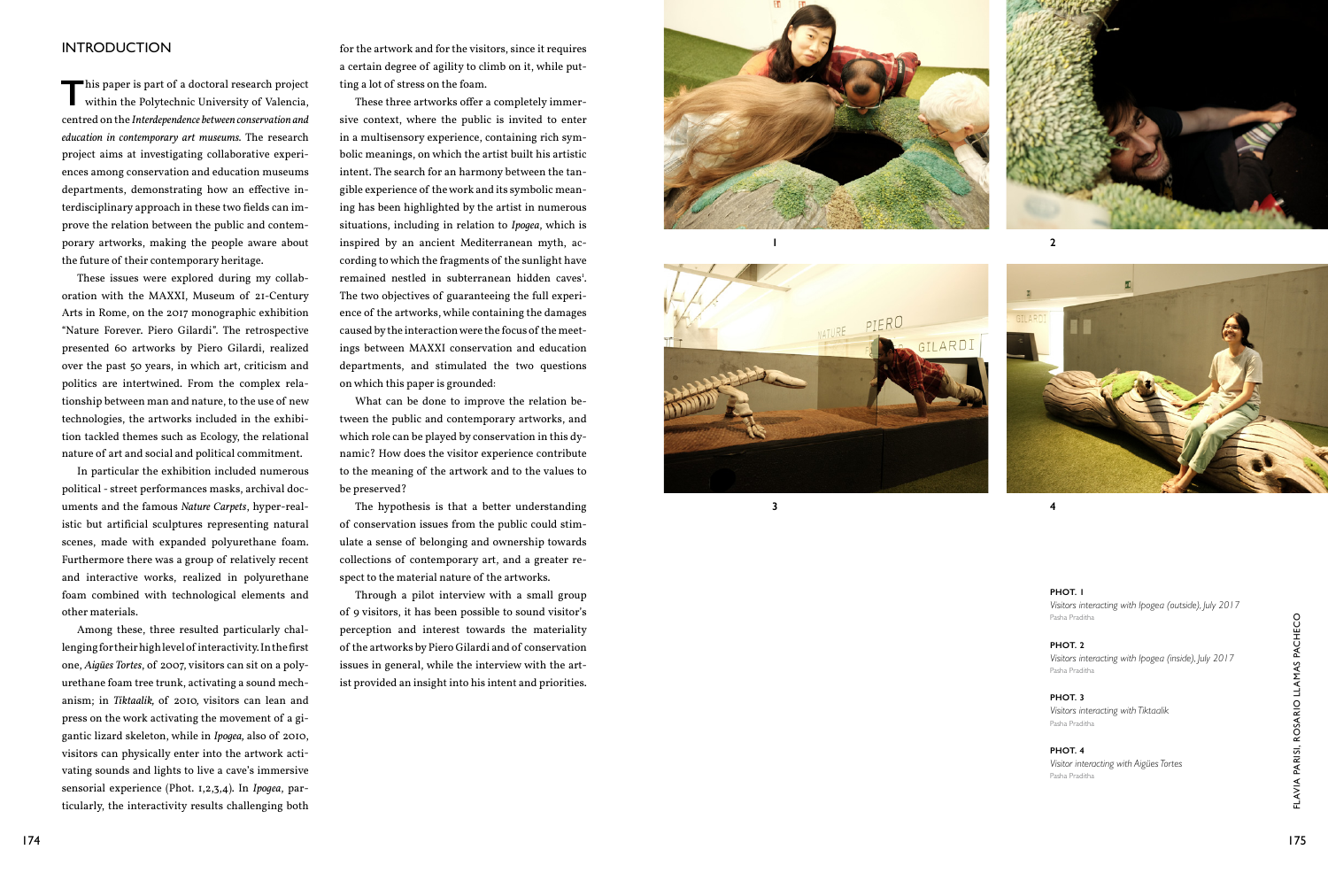## ISSUES AT STAKE

The relation between visitors and contemporary artworks presents some challenges, which may differ from those with other cultural objects.

Most visitors do not recognize contemporary art collections as their future heritage. The sense of belonging and ownership is not developed yet, the category is extremely broad and undefined and often is difficult to talk about "heritage" also with other professionals in the conservation field. However the artworks are there, produced, and those entering in museums collections tend to acquire the status of "selected for the future".<sup>2</sup> Contemporary art is treated as an "out of history" category, condemned to a permanent "newness", which affect a lot art history and conservation interpretations.3

The museum experience is often consumed by visitors, especially in the case of interactive artworks, without a comprehensive awareness of the material characteristics, their meaning in time, and aesthetic contents embedded in the artworks. This can have two effects: on one hand the learning opportunities offered by the artwork are reduced; on the other the conservation status of these artworks can be affected by an aggressive interaction.

In the past two decades issues related to the conservation of Piero Gilardi *Nature Carpets* and to some big interactive installations such as *Survival*, provided the occasion for the most advanced findings in the analysis of conservation issues of polyurethane foam artworks and technologies<sup>s</sup>.

Contemporary art museums can suffer from a commercial identity, where visitors are fed with interactivity as this could stimulate a learning process itself. The space of the contemporary art museum is frequently perceived as ambiguous, especially regarding to what can be touched and what not and why. When is possible to touch, visitors are not always sure about HOW to touch.4

How can we create the conditions to foster the balance between the conservation needs and the usage needs of the artworks? The visitor and the artwork are part of the same historical moment, and their dialectical relation is only possible thanks to the mediation of the museum as institution, as space and most of all as interpretative framework.

### LITERATURE REVIEW

The objective of this paper is to study the main conservation issues of *Ipogea*, *Tiktaalik* and *Aigües Tortes* in relation to their exhibition and interaction with the public, in a long-term perspective. Through this analysis it will be possible to explore the challenges posed by the most recent production of the artist, which has not been studied as much as his production of the '60 and '70.

Furthermore, the artist, over his career, has always been available to collaborate with conservators, accepting interviews and explaining a lot of the techniques he used and the aesthetical reasons behind them. However, the problems experimented with the most recent artworks seem to go further than the issues posed by the *Nature Carpets* of the '60.

Piero Gilardi has always produced artworks with the intention to engage the public in a direct contact with them: in principle, also the *Nature Carpets* where created to be *"consumed"*, by sitting, laying, leaning and interacting with them. But they were not combined with technologies and their aesthetical value proofed to be embedded in a sculptural and pictorial identity, which can live beside the physical interaction with the public. With the passing of time these artworks suffered the deterioration processes typical of polyurethane foam (progressive lost of elasticity, development of cracks, brittleness, deformations, etc.),<sup>6</sup> which on one hand compromised their interactive function, and on the other produced a new historical and aesthetical meaning.

Instead, in the case of interactive artworks such as *Ipogea*, *Tiktaalik*, or *Aigües Tortes,* the aesthetical value is completely embedded in their interactive nature. When the deterioration of polyurethane foam, or the obsolescence of the electronic

<sup>176</sup> <sup>177</sup>Flavia Parisi, Rosario Llamas Pachec As in most of Piero Gilardi's artistic projects, his interactive artworks are studied meticulously, taking into account both the visitor's interaction and conservation issues. His confident attitude towards conservation informed also his collaboration with the MAXXI for the mounting of the 2017 exhibition. In particular, for this occasion the provided the museum with a kit for repairing periodically the damages caused by the interaction while the artworks were on display, and a dossier full of information about each work. Among these documents and materials, there was a detailed dossier about *Ipogea*, where he included pictures illustrating the suggested way to use the artwork. The document, available to the museum conservation team and to the author, was full of information related to the composition museum in collaboration with the artist, in order to guarantee the use and preservation of *Ipogea*, *Tiktaalik* and *Aigues Tortes*. 2. The recording of a video interview with a selected group of 9 visitors, realized in June 2017. 3. The recording of an interview with Piero Gilardi, realized in December 2017. **1. Analysis of the means adopted by the museum** The 2017 exhibition at the MAXXI Museum was conceived into four sections, named respectively *New Media Art*, the *Habitable Art*, *Political Animations*, *The Theorist and Activator*, and distributed over the Gallery 3, a space already characterized by

components, prevents the interaction, the meaning of the artworks is compromised or completely lost. The pure aesthetical aspect of these artworks in polyurethane foam seems to be not enough to give back their intrinsic dynamics and their meaning.

Also the artist has declared that, even if for him the interaction was very important, in the case of the *Nature Carpets,* it would not be a problem to conserve these works under plexiglas cases.7 He agrees about the new meaning gained by the *Nature Carpets* with the ageing of their material components. Instead, until today there were no clear opinions on interactive artworks such as *Ipogea*, *Tiktaalik*, and *Aigües Tortes,* which represents the most recent production, of the last 10 years. The big dimensions would not allow their exhibition in a plexiglas case, without creating the effect of artworks exhibited in huge coffins.

In some occasions the artists further explained how for him the functionality of these works is connected with their aesthetical-experiential value, through which it comes out also their symbolical value.<sup>8</sup> For example, in the case of *Ipogea*, if it is not possible anymore to physically enter into the sculpture, it becomes also impossible to make the experience of the stone lights embedded into the cave and of the Mediterranean myth to which the artworks is inspired.

of the artwork's materials, to the artwork's significance, and included the design for an instruction sheet showing the correct use of the artwork.

Beside all the inputs from the artist, and the collaboration among different colleagues in the preparation of the 2017 exhibition, the attitude assumed by the museum visitors towards the interactive artworks could eventually be considered a missed opportunity in terms of understanding the contents and significance of these works, and of course had its predictable consequences, in terms of damages to the sculptures.

Certainly visitors could not perceive their role as active actors, part of a broader community in relation with contemporary artworks in a long-term perspective. This is an issue affecting many exhibitions of contemporary art. The case offered by *Ipogea*, *Tiktaalik*, and *Aigües Tortes* is quite illustrative of these attitudes and feelings, and shows the need to analyse and take into account the interaction with the public as a fundamental aspect, both in terms of conservation issues and of expanding the potential significance of the artwork.

# METHODOLOGY

This preliminary study has been developed through three simple steps:

- 1. The analysis of the means adopted by the
	-
	-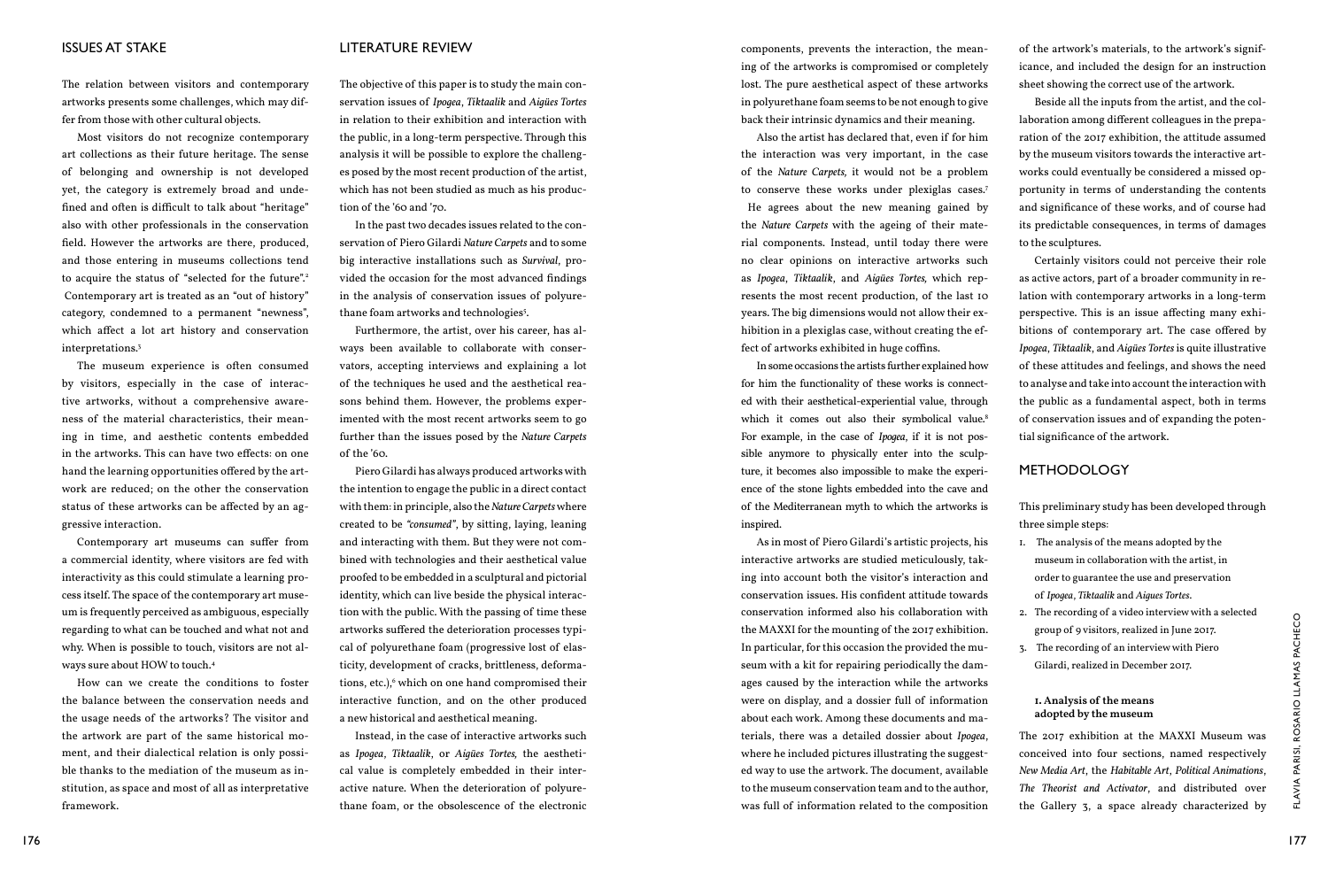the irregular architecture of the museum. *Ipogea, Tiktaalik and Aigües Tortes* were positioned in the section *New Media Art,* which was differentiated from the rest of the gallery by an artificial grass ground. This delimitation, besides contributing to the overall aesthetic of the exhibition concept, served also to separate the interactive area from the other non-interactive exhibition sections.

During the preparation of the exhibition, the museum conservation and mediation team foresaw the challenges posed by the compresence of interactive and non- interactive areas within the same exhibition. It was evident that a certain number of gallery assistants and mediators was needed, in order to facilitate the interaction with the artworks while maintaining both the sculptures and the visitors safe. However the budget constraints could not allow the presence of an adequate number of professionals on a daily basis for the 6 months of the duration of the exhibition. Due to these circumstances, the museum teams involved discussed about possible alternative solutions and, through further consultations with the artist, planned the realization of an informative sheet to be distributed to the visitors. This information sheet included instructions on the correct use of the artwork, and has been designed on the basis of drawings and graphics created by Piero Gilardi.

assistants, who later admitted it was not possible to worry about the stress caused on the artwork. The priority for them at the time was to get the visitor immediately out from the uncomfortable and embarrassing situation, before reporting to the museum staff.

The artist expected this type of accidents and provided the museum restorers with a kit for quick and frequent interventions on the artworks, taking into account that the damages caused by the interaction are an inevitable part of the identity of these sculptures.

Considering the measures adopted by the museum, the information sheet was not consulted very much and the demarcation of spaces was not always obvious to visitors. The sheet was positioned in a corner of the gallery that was not very visible, and the graphics were presented with a very light green on white. The drawings proposed by Gilardi, instead, were much stronger but they have not been used. Furthermore the artist himself later admitted that nowadays few visitors have the patience to read and follow written instructions.

| on the correct use of the artwork, and has been de-              | section, where Ipogea, Tiktaalik and Aigües Tortes were  | 2. Video Interview with the public                       | their perception of the artwork's fragility, and their |     |
|------------------------------------------------------------------|----------------------------------------------------------|----------------------------------------------------------|--------------------------------------------------------|-----|
| signed on the basis of drawings and graphics creat-              | displayed, were tempted to touch also the Nature         | With the objective of testing visitors' percep-          | point of view on the sculpture's life in a long-term   |     |
| ed by Piero Gilardi.                                             | Carpets, exhibited in the non-interactive sec-           | tion in relation to the materials and techniques, to     | perspective. Each one of the visitor interviewed had   |     |
| Nonetheless both measures, the delimitation                      | tion. Similarly, visitors who first walked through       | the concept of artwork's fragility, and to the inter-    | approximately one hour and half to visit the exhi-     |     |
| of spaces and the creation of an information sheet,              | the non-interactive area where the Nature Carpets        | action with Ipogea, Tiktaalik and Aigües Tortes, a short | bition, before replying in a spontaneous dialogue to   |     |
| adopted by the museum to facilitate the interaction              | were displayed did not always understand that they       | video interview was realized. Nine visitors from         | the following questions:                               |     |
| and limit the damages to the artwork, seemed to be               | could interact with Ipogea, Tiktaalik and Aigües Tortes. | different ages and backgrounds have been selected        | • Do you remember any other exhibition                 |     |
| not so effective. According to the testimony of some             | Some others were confused and shy about what to          | for the interviews; they were not completely new to      | in which you had the opportunity to                    |     |
| gallery assistants, <sup>9</sup> in crowded days people were ap- | do or how to react.                                      | the museum environment, since they visited other         | physically interact with the artworks?                 |     |
| proaching the artworks with a certain vehemence,                 | In conclusion, it was clear that the solutions chose     | museums before, but they were not familiar with          | • If you had to describe this exhibition to            |     |
| with the only objective of "consuming" the experi-               | by the Museum could not guarantee the full expe-         | contemporary art, nor with Piero Gilardi, who was        | someone who has never seen these type of               |     |
| ence, without understanding the relation between                 | rience of the artwork. Certainly they did not affect     | completely unknown to them.                              | sculptures, how would you describe them?               |     |
| their body and the works; for example, in the case               | the success of the exhibition and, as said previously,   | The interviews have been realized all on one day,        | • Try to mention all the materials with which has      |     |
| of Ipoqea, where a certain degree of agility is re-              | the damages are considered inevitable by the artist      | and took about 10 minutes each. The visitors have        | been realized the scultpure Aigües Tortes              |     |
| quired to enter into the cave and get out of it, there           | himself. However the question regarding how much         | been offered a free entrance ticket to the museum,       | • Were you afraid or worried before or while           |     |
| were situations in which some visitors seemed to                 | these interactive artworks have been understood          | so that they could see the exhibition and participate    | interacting with the artworks? If so, why?             |     |
| be not aware of their weight or height. Once they                | and what will be their life expectancy in a long-term    | to the interview at the end of the visit.                | • Do you think Ipogea can be considered                |     |
| entered into the sculpture, they did not know how                | perspective remains, especially for Ipogea, which has    | Through IO questions, they have been asked about         | a fragile? Yes/No why?                                 |     |
| to get out of it, and needed the help of the gallery             | been acquired by the Museum at the end of 2017.          | their feelings while interacting with the artworks,      | • With which of these artworks do you think you        |     |
| 178                                                              |                                                          |                                                          |                                                        | 179 |

According to the gallery assistants accounts, visitors who firsts walked through the New Media Art section, where *Ipogea, Tiktaalik and Aigües Tortes* were displayed, were tempted to touch also the *Nature Carpets*, exhibited in the non-interactive section. Similarly, visitors who first walked through the non-interactive area where the Nature Carpets were displayed did not always understand that they could interact with *Ipogea, Tiktaalik and Aigües Tortes.*  Some others were confused and shy about what to do or how to react.



### **2. Video Interview with the public**

**PHOT. 5** *Interview to the visitors*  Giulia Comito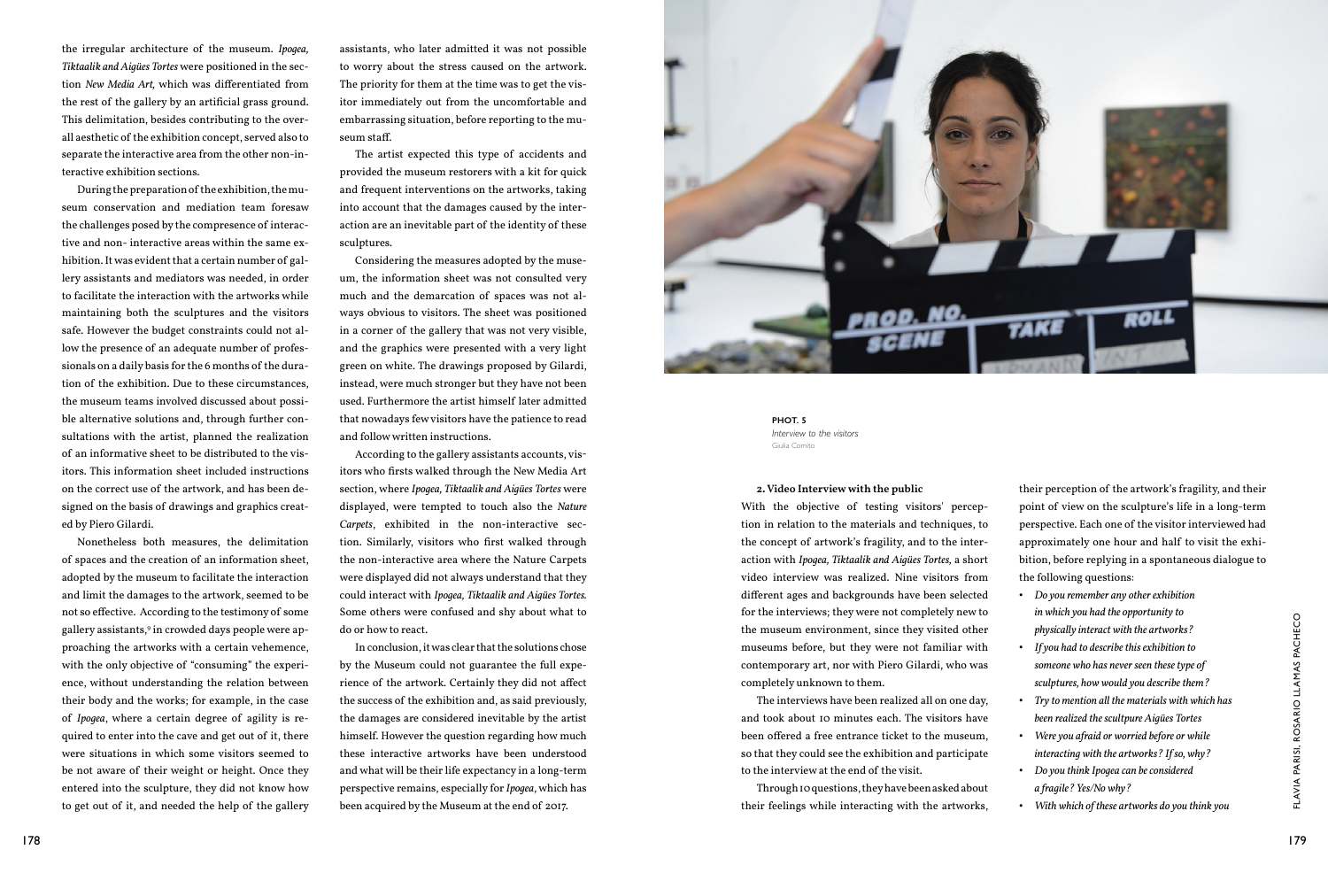*have established a more significant interaction? What type of interaction have you had?* 

- *Which of these artworks do you think will have a longer life? Why?*
- *Which of these artworks do you think is older and why?*
- *What do you think future generation will learn from these artworks?*
- *What do you expect from contemporary art museums? To which extent the museum has to take into account the public opinion? Can you provide some example?*

The first two questions aimed at introducing the interviewed to the general theme of artwork's interactivity and to stimulate their reflections on the exhibition. The following questions served to motivate a reflection on the materials, and on the artwork's life, before concluding with considerations on the contemporary art museum's mandate and function.

Due to the challenges posed by some questions, during the interviews has been necessary to build up an informal dialogue, in order to stimulate reflections, and facilitate the understanding of the questions. The dialogue with the interviewees was also necessary to limit a sense of inadequateness that emerged spontaneously from them, while discussing these topics, and trying to understand the objective of the current research.

### **3. Interview with Piero Gilardi**

In order to understand the artist's intent in relation to the interaction between visitors and his most recent works, realized after 2000, an interview with Piero Gilardi was crucial, and it became possible on 15 December 2017.

The interview included questions about the role of interactivity in his artistic research, the priorities between the public interaction and the preservation of authenticity, and questions about and possible solutions and recommendations to educate the public towards aesthetical experiences such those proposed by *Ipogea, Tiktaalik* and *Aigües Tortes*. Question related to Gilardi's attitude towards the ageing of his works were also included, as well

questions dedicated to more technical aspects in relation to the restoration and physical intervention on his sculptures. Furthermore specific questions were also dedicated to the role played by his collaborators and conservation professionals with whom Gilardi has worked frequently.

In order to confirm the trust and positive attitude already showed by the artist during the mounting of the exhibition in spring 2017, the interview was carried out leaving certain flexibility to the artist to express his thoughts. As it was clear from previous publications and from his availability during exhibition at the MAXXI, the artist was particularly generous, explaining his poetic, techniques, and providing documents and materials samples for the research.

The visit to his studio also provided the opportunity to see the materials used, and better understand the context of his creative processes. Gilardi is meticulous in the documentation of this work, conserving in organized records all the information related to the materials he uses, their pros &cons. Each artwork is a project, with an entire set of archival records, organized by contents, materials, techniques and eventual colleagues involved. An example of this modality is offered by the record of *Ipogea*, which was shared by the artist over the interview, and includes a presentation of the work and its meanings, an instruction manual with a DVD, the instruction manuals of the laptop embedded in the work and of the sound apparatus, and receipts of the materials purchases needed for the realization of the work (Polyurethane Foam OLMO, rubber látex EOC, Plextol GAMMA CHIMICA), notes for the maintenance of the work.

## DISCUSSION

The main challenge in the realization of the video interviews with the visitors has been their reaction to the questions, which in some cases they found difficult. After the interview some of them commented that they did not understand the questions related to the fragility and longevity of the artworks.

New Glardi was crucial, and it became possible latex EOC, Phetrol GAMMA CHIMCA), notes for could be paging that consignate of the vericle and the minitenance of the work.<br>
The interview including certains about the relat "*While glass objects can give you an impression of fragility, these softer materials never look fragile, they look like something that never breaks*"; "*From a material point of view, most of these artworks*  In view of these answers, it is clear that the interviewees, in the majority of cases, did not think that the works could be broken during the interaction, These sculptures are quite representative of the work of an artist, for whom the creative act is definitively anchored to his hands, beside in many of his creations the artist has counted with the collaboration of technicians specialized with different media. Therefore, Gilardi confirmed how in principle it is possible to intervene on his works to repair them, in order to ensure that they can continue to

The replies of the interviewees offered interesting keys of interpretations, highlighting the challenge of developing an awareness of the heritage value in contemporary artworks, and the difficulty in educating the public towards materials and techniques with which the artworks are created. For example, to the question "Try to mention all the materials with which has been realized the scultpure *Aigües Tortes"* one of the visitor replied: because their perception of polyurethane foam was instinctively linked with its texture, considered soft and not fragile. Particularly, some of them linked the concept of fragility with their perception of safeness in the interaction with the works, and assumed that the softness of the material could not create any problem to the public nor to the conservators. The visitors interviewed separated esthetical and historical value from material values, which

Furthermore, some others also commented:

"*The artwork with the trunk (Aigues Tortes) I think is made of plastic, maybe moss, but I can't say if real or synthetic moss, and certainly electric components and devices for sound and pressure"* and then another continued: "*Aigues Tortes can be made of wood, with some addition of sponge, because it was soft, and some cables and electric elements inside, to reproduce the sound".*  were considered less relevant. Furthermore they were particularly challenged by all the questions, since they tended to give for granted the present and the future of the artworks. When it came to think to the life of the artwork in a longer-term perspective they tended to disconnect the aesthetical-historical value from its materiality. At the end of the interviews most of them told

*seem easy to conserve*".

Here for example is surprising the difficulty in understanding if the moss is real or synthetic and the impression that the trunk could be made with wood. The video showed also how visitors considered polyurethane foam as a resistant material due to its softness. When questioned about the potential frathat they found these questions quite weird, that they never thought about conservation of contemporary art, nor that they could have a role as active actors, part of a broader community in relation with contemporary artworks. Also they never thought to contemporary artworks as part of their future cultural heritage.

gility of the artworks, visitors replicated that these were not fragile, since they could sustain their bodies during the interaction. To the question "Do you think *Ipogea* can be considered a fragile? Yes/No why?" some visitors replied: The interview with Gilardi provided further issues to be considered when thinking about preservation strategies for artworks such as *Ipogea, Tiktaalik* and *Aigues Tortes.* The artist clearly explained how for him the in-

"*It doesn't seem to me a fragile artwork, it rather seem to me an artwork that can offer you feelings like confidence and strength*", or "*It didn't seem to me a fragile artwork. At the beginning I thought it could be fragile, but coming out of* Ipogea*, I leaned over it, and I didn't have any problem"*. teraction with his works always represents a priority, before the deterioration consequences eventually determined by the visitor's use of the artwork. However, when questioned about a long-term perspective on these interactive works, he explained he is not favourable to the creation of replicas, or to the duplication of his works.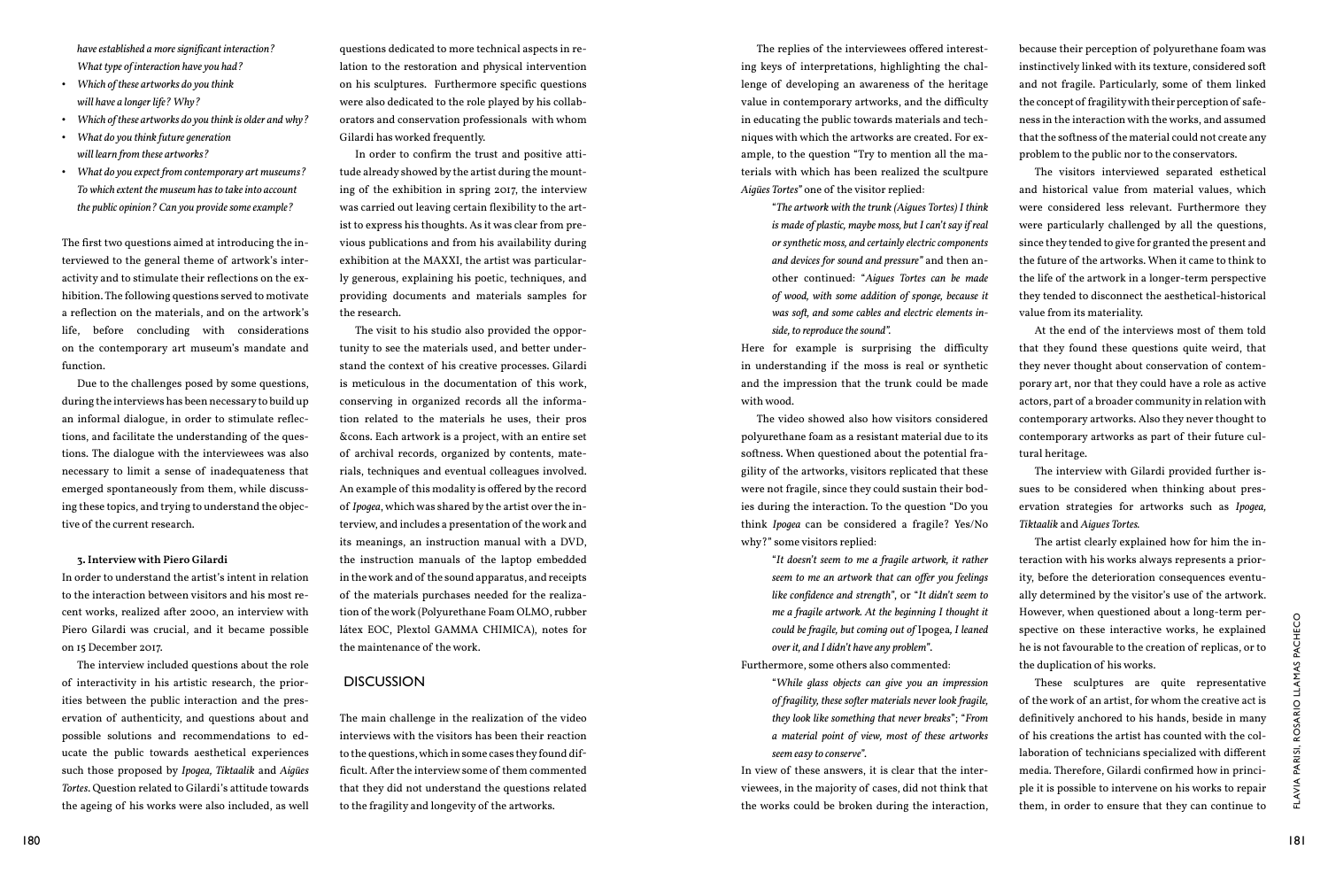be used by the public. However the value always remains in the original creation of the artist, and these interventions must be planned in agreement with the artist, his collaborators or restorers he trusts. He clearly mentioned during the interviews the name of the professionals he trust and he is confident can solve most of the conservation issues related to his works: Heinrich Vogel, Antonio Rava, Thea B. van Oosten. These collaborators and conservators can ensure the restoration of shapes, colours, and materials in their original consistence, $10$  to guarantee the future of the material life of the artwork.

The use of polyurethane and some technologies reflects the search of the artist towards new and experimental materials in relation to the time in which the works were fabricated. Gilardi is favourable to the substitution of the electronic components included in his interactive sculptures, if these can guarantee the original functioning of the artwork. With respect to the polyurethane foam, instead, when the experience of the work and consequently its function becomes impossible because of the ageing of the material, the artist suggested to exhibit the artwork accompanied by a video, showing the demonstration of the original use of it. The artist strongly recommends the use of these videos, not only as a documentary solution which could accompany the sculptures over the years, but also as a tool to educate the public towards a "sustainable relation" with his artworks. This solution would be more effective than the sheet provided to the visitors by the MAXXI, could encourage the most shy visitors to interact with the works, and also educate the most impulsive ones to enjoy the experience in a way, which will stay longer in their memory and in that of the future generations.

## RESULTS

The analysis of the measures adopted by the museum to guarantee the use and preservation of *Ipogea*, *Tiktaalik* and *Aigues Tortes*, showed how simple prevention measures cannot guarantee the double objective of limiting the damages and facilitating the understanding of the works. The need for an expanded perspective when considering interactive artworks emerged.

From the video interviews realized with the visitors of the MAXXI exhibition, it came out how the public does not know the material properties of the artworks, attribute with more facility their value to aesthetical-historical issues, disconnecting it form its material aspects.

The interviewees did not have a long-term perspective about the life of the sculptures considered, which instead were perceived as an experience to be consumed in that particular moment. The interviewees responses also confirmed how these visitors were not use to think about contemporary art collections as something that needs to be conserved. The theme of conservation resulted quite new and they did not expect to talk about this during the interview.

1823 Internative ones to enjoy the experience in a way,<br>
which will stay longer in their memory and in that<br>
of the fulture generations.<br>
The interview with Gilardi showed the confi-<br>
of the artist operator of the artist t The experience of discussing conservation issues related to Piero Gilardi's interactive artworks with visitors showed an increased learning potential, where conservation provides an historical framework to the artworks, offer a comprehensive understanding of the artworks where material and significance are interdependent, in addition a sense of belonging and ownership is stimulated, and can

- 
- 

The interview based on conservation related questions offered to the visitors the opportunity to look at the artworks in a different perspective and stimulated them to interpret the artwork quite deeply, beside they did not have any previous knowledge of Piero Gilardi's work.

Furthermore the video offered the opportunity to document the use of the artworks, as Gilardi suggested during the interview, but in a more spontaneous way, not directed by the artist.

When thinking about the public we might also consider the variety of visitors, which are not a unique category and interact with the artworks in different ways. Their diversity, number and frequency of interaction with the artworks are influencing factor to be considered when thinking about displaying strategies.

The interview with Gilardi showed the confidence of the artist towards restoration in general; particularly, he recalled his background as a restorer, coming from a family of restorers, and he confirmed his full trust in the possibility to find a solution to the majority of the conservation problems posed by his artworks.

During the interview he recognized the value of researches such as those of Thea B. van Oosten

and of her team at the Cultural Heritage Agency of the Netherlands (RCE), from which he could greatly benefit while working on his polyurethane foam artworks. From his comments, it came out a concept of restoration not only as a science dedicated to the extension of the artwork's life, but also as a science, which can contribute to the artist's knowledge of the materials he is working with. Furthermore, the interdisciplinary collaboration contribute to a greater respect towards the materials, which today is often lost. On the other hand, considering the high level of interactivity of these type of artworks, and their aesthetical limitations outside the interactive dimension, as we have seen in comparison with the Nature Carpets, their conservation strategy cannot ignore the audience's reactions and relationships with the artwork. The visitor's reactions and that should inform conservation decision.

## CONCLUSIONS

among professionals dedicated to the production and to the conservation of his works came out also as an important aspect of Piero Gilardi's considerations. The collaboration is particularly relevant for the production and conservation of the technological aspects of his most recent works, but also for the search of new materials, and the dialogue with new companies producing plastics and varnishes he uses in his work. When asked about solutions for improving the balance between preservation and interaction, he acknowledged the limits of the informative sheet and mentioned the proposal of a video demonstration of the use of the artworks to be presented next to each of them. The videos should be played on small screens positioned next to the artworks. This solurelationship become part of the cluster of values The public, as it includes people of all kind, it is not a unique entity, without the capacity to understand. Public must be trained, capacitated to interact with artworks such as *Ipogea*, *Tiktaalik*  and *Aigües Tortes*. A better understanding from the public of the technical and material characteristics of the works, as of the conservation problems related with them could have a double positive effect: to reduce the consequences of an aggressive interaction, the damages to the artworks, and offer to visitors a deeper and more comprehensive knowledge of the creative process of the artist, learning a respect and appreciation towards the materiality which today is often unknown.

tion was not implemented by the MAXXI Museum. Beside it suggest a combination of conservation, documentation and education objectives, only represents the point of view of the artist in a particular moment of his career. Being "the artworks a museum object in a museum environment, can the relationship with the audience define the work as much as the artist declared intention?" The education of the public towards an exploratory interaction, which can be not aggressive, brings potentially to positive effects both from conservation and an education point of view.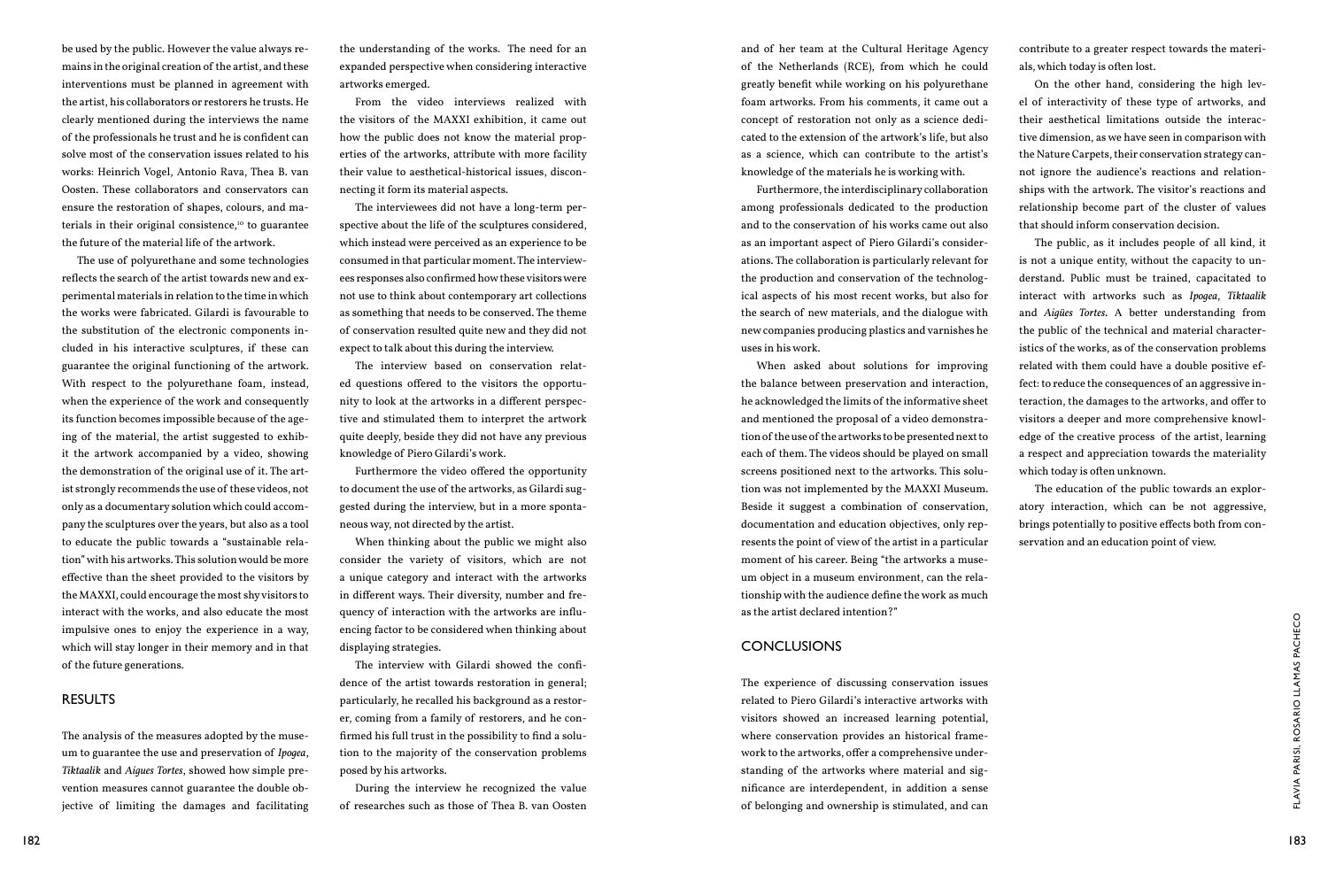# REFERENCES

Altshuler, B., 'Collecting the New: A Historical Introduction', in Altshuler, B. (ed.), *Collecting the New. Museums and Contemporary Art*. Princeton University Press, 2005, p. 2.

Angelucci, S. (ed.), 'Interview with Piero Gilardi' in *Arte Contemporanea, Conservazione e Restauro, Contributi al Colloquio sul restauro dell'arte moderna e contemporanea*, Prato 4-5 novembre 1994, Nardini Editore, 1994, pp. 2019-227.

Bianchin, S. et al., *Arte Contemporanea.* Survival *di Piero Gilardi, Materiali e problemi conservativi*, Kermes, Year 25, no 88, 2012, pp. 61-67.

Bishop, C., *Radical Museology or, What's 'Contemporary* in Museums of Contemporary Art?, Koenig Books, London. 2013.

Candlin, F., 'Don't Touch! Hands off! Art, blindness and the conservation of expertise', in Pye, E., *The power of touch*, Left Coast Press, Walnut Creek, CA, United States of America, 2007.

Chiantore, O. and Rava, A., *Conserving contemporary art: issues, methods, materials, and research,* Los Angeles*,* The Getty Conservation Institute, 2012.

Garca Fernández-Villa, S. and San Andrés Moya, M., 'Problemática asociada a la conservación de los materiales plásticos de moldeo', *Patina,* vol. 2, no 13-14, May 2006, pp. 65-74.

Huhtamo, E., 'Museums, Interactivity, and the task of Exhibition Anthropology', in Henning, M., *The International Handbooks of Museum Studies: Museum Media*, First Edition, Oxford, Wiley Blackwell, 2015.

Labud, G. and Vogel, H. H., 'La conservazione della tecnologia elettronica nell'arte: una questione urgente'., VIII Congresso Nazionale IGIIC, Lo Stato dell'Arte, Venezia, 2010, pp. 1-7.

Llamas Pacheco, R., *Arte Contemporáneo y Restauración. O como investigar entre lo material, lo esencial y lo simbólico.* Madrid, Editorial Tecnos, 2014.

Meyer, R., *What was contemporary art?*, The MIT Press, Cambridge, Massachusetts, 2013.

Palopoli, A. (ed.), *Nature Forever. Piero Gilardi*. Roma, Quodlibet, 2017.

Rava, A., 'Ricerce e Interventi sul restauro dell'arte contemporánea', *Kermes*, year 13, no 38, 2000, pp. 50-60.

Rava, A., Verteramo, R., Chiantore, O., 'The restoration of a group of works of art by Piero Gilardi'. *Modern Art New Museum*, *IIC Bilbao*, 2004, pp. 160-164.

11eringe Agency of the Neherlands, Amsterdam<br>
184 196 2001 (196 2-196 2-196 2-196 2-196 2-196 2-196 2-196 2-196 2-196 2-197 2-197 2-197 2-197 2-197 2-197 2-1<br>
184 186 2-197 2-198 2-198 2-198 2-198 2-198 2-198 2-198 2-198 2 - Rava, A., 'La conservazione di opere in poliuretano espanso. Il lavoro di Piero Gilardi', *Kermes*, year 28, no 98, 2015, pp. 14 – 22. - Laboud, G. y Vogel, H. H. *La conservazione della tecnologia elettronica nell'arte: una questione urgente.* Venezia, VIII Congresso

Rava, A., 'La conservazione di opere in poliuretano espanso. Il lavoro di Piero Gilardi', *Kermes*, year 28, no 98, 2015, pp. 14 – 22.

Van Oosten, T., *PUR Facts: Conservation of Polyurethane Foam in Art and Design,* Cultural Heritage Agency of the Netherlands. Amsterdam University Press, 2011.

# **ENDNOTES**

- [1] Communication to the author, during the interview in December 2017 and Palopoli, A. (ed.), *Nature Forever. Piero Gilardi*. Rome, Quodlibet, 2017, p. 148.
- [2] *"To designate artworks as museum-worthy is to mark the mas objects that would deserve a particular place in what Philip Fisher has called "the future's past". This past is that of art history, whether viewed as a linear narrative or, in tune with recent directions of inquiry, as a more variegated story. Contemporary works valorised by entering museum collections – and, to a lesser extent, by being exhibited in museums – are in a sense projected into the future, identified as playing a role in an anticipated history."* Altshuler, B., 'Collecting the New: A Historical Introduction', in Altshuler, B. (ed.), *Collecting the New. Museums and Contemporary Art.* Princeton University Press, 2005, p. 2.
- [3] About this position it is interesting to look at: Meyer, R., *What was contemporary art?.*  The MIT Press, Cambridge, Massachusetts, 2013: and Bishop, C., *Radical Museology or, What's 'Contemporary' in Museums of Contemporary Art?,* Koenig Books, London, 2013
- [4] Huhtamo, E., 'Museums, Interactivity, and the task of Exhibition Anthropology', in Henning, M., *The International Handbooks of Museum Studies: Museum Media*, First Edition, Oxford, Wiley Blackwell, 2015.
- [5] Among these: - Van Oosten T., et al. *PUR Facts: Conservation of Polyurethane Foam in Art and Design*, Cultural Heritage Agency of the Netherlands, Amsterdam University Press, 2011.

Nazionale IGIIC, Lo Stato dell'Arte, 2010. [6] Garca Fernández-Villa, S. y San Andrés Moya,

M. "Problemática asociada a la conservación

de los materiales plásticos de moldeo", *Patina*, V ol. 2, no 13-14, May 2006, pp. 65-74; and Rava, A., 'La conservazione di opere in poliuretano espanso. Il lavoro di Piero Gilardi', *Kermes*, year 28, no 98, 2015, pp. 16 – 17.

- [7] Angelucci, S. (ed.), *Interview with Piero Gilardi, in Arte Contemporanea, Conservazione e Restauro*, Prato, Nardini Editore, 1994, pp. 219-227.
- [8] Specified during the interview in December 2017 and in the documentation provided by the artist during the interview.
- [9] These professionals, working for a private company which provides security services to the Museum, have been informally interviewed by the author in June 2017, but were not available to appear in official interviews, nor to be named in the paper.
- [10] Rava, A., 'La conservazione di opere in poliuretano espanso. Il lavoro di Piero Gilardi', *Kermes,* year 28, no 98, 2015, p. 20.